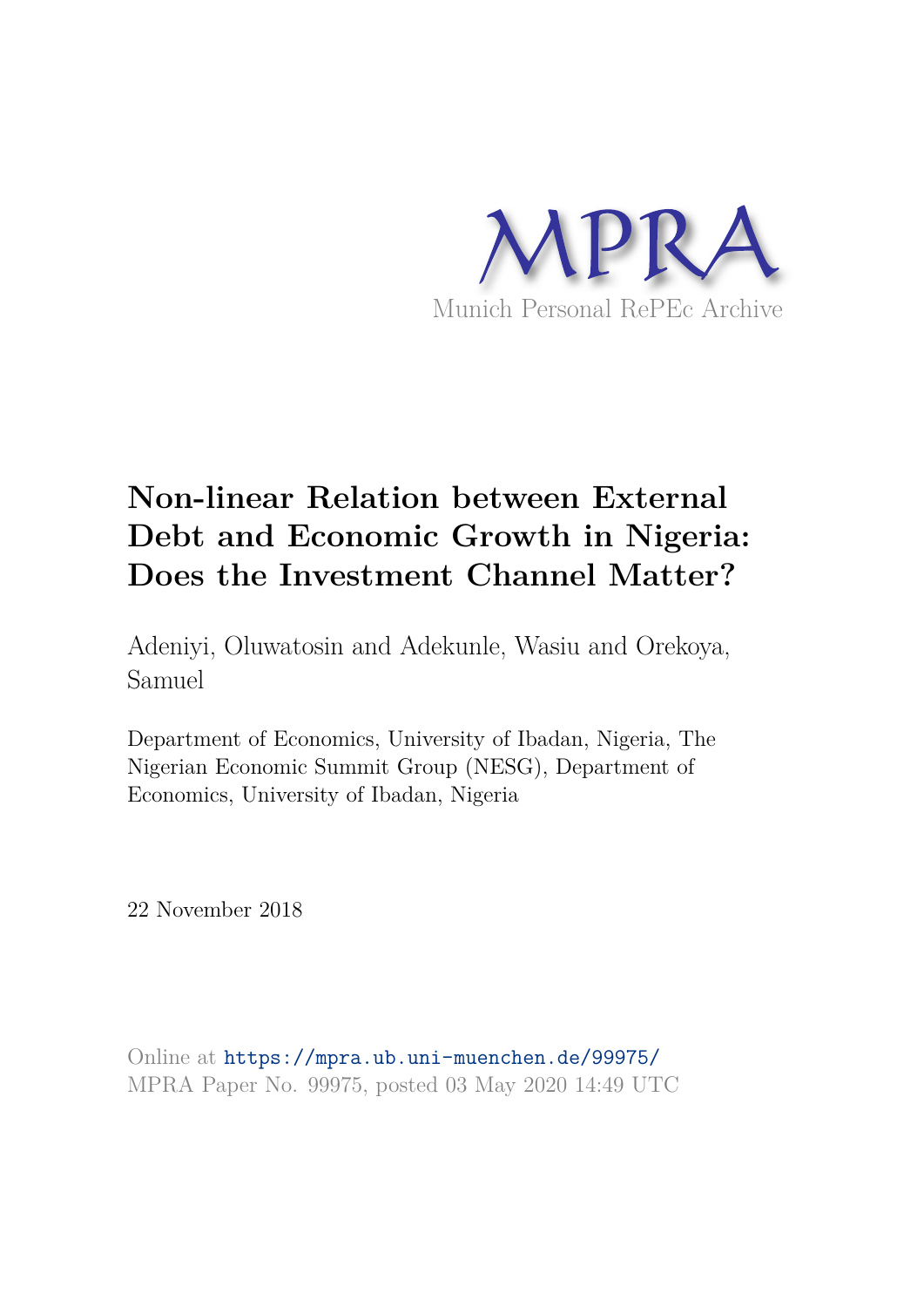# **Non-linear Relation between External Debt and Economic Growth in Nigeria: Does the Investment Channel Matter?**

Oluwatosin Adeniyi<sup>1</sup> Wasiu Adekunle<sup>2</sup> Samuel Orekoya<sup>3</sup>

# **Abstract**

Large external debt stock has been identified as one of the most important factors which have restricted the development of many poor countries. The consensus in the literature remains that external debt promotes growth to the extent that a country does not exceed its debt carrying capacity. Otherwise, additional debt accumulation would serve as a tax on future investment returns capable of creating disincentive to invest in the highly indebted countries. In the light of these arguments, this study investigated the possible role of domestic investment in the non-linear relation between external debt and economic growth in Nigeria over the period from 1981 to 2015. Based on the results of threshold regression analysis employed in this study, the overall findings showed that the impact of external debt on economic growth is sensitive to both measures of external debt used, and whether or not the role of domestic investment is accounted for. Specifically, this study confirmed the existence of the debt Laffer curve associated with the debt overhang theory arising from excessive external debt accumulation. Similarly, empirical support was obtained for the crowding-out effect of excessive external debt servicing. Also, accounting for the role of domestic investment in the non-linear relation between external debt and economic growth reduces the optimal debt carrying capacity of the country. It is therefore suggested that the Nigerian government internalizes a maximum ceiling of 6.81% as the share of external debt stock in gross national income (GNI) so as to enjoy the resulting growth benefits. External debt financing sources that are free of interest charge could also be explored so as to circumvent the burden imposed by excessive external debt servicing.

**Key words**: External debt, Economic growth, Domestic investment, and Threshold analysis

# **1. Introduction**

Owing to the dearth of sufficient capital to finance developmental projects, developing countries have found an alternative in contracting external debt. High external debt profile of developing countries in recent times has plunged most of them into crisis, thereby leaving them with an option of seeking debt relief. This scenario has in turn sparked off wide-ranging debates among academia and policy makers alike concerning the growth potentials of external debt. The consensus in the literature remains that external debt promotes growth to the extent that a country does not exceed its debt carrying capacity, otherwise additional debt accumulation would serve as a tax on future investment returns capable of creating disincentive to invest in such highly indebted countries. As noted by Dǒgan and Bilgili (2014), high external debt contracted by developing countries in the second half of the 1990s has become one of the most important factors which have restricted the development of some of these poor countries.

The Nigerian economy is not completely insulated from the issue of external debt sustainability. The country's large external debt profile dates back to the heydays of oil price increases during the late 1970s and early 1980s. Statistics show that Nigeria's external debt stock (as percentage of GDP) exhibited an upward trend between 1980 and 2008 with external debt-to-GDP ratio rising from 13.9% in 1980 to 64.6% in 1988. The high external debt in the 1990s led to government's inability to fully service it thereby making unpaid debt service to build up as fresh debt. External debt-to-GDP ratio later stood at 65.02% between 2000 and 2003. In reaction to the upward and unsustainable nature of external debt, the Nigerian

 $\overline{a}$ 

<sup>1</sup>Department of Economics, University of Ibadan, Ibadan, Nigeria (Corresponding Author: saino78@yahoo.com)

<sup>&</sup>lt;sup>2</sup>Department of Economics, University of Ibadan, Ibadan, Nigeria (wasiuademola10@gmail.com)

<sup>&</sup>lt;sup>3</sup>Department of Economics, University of Ibadan, Ibadan, Nigeria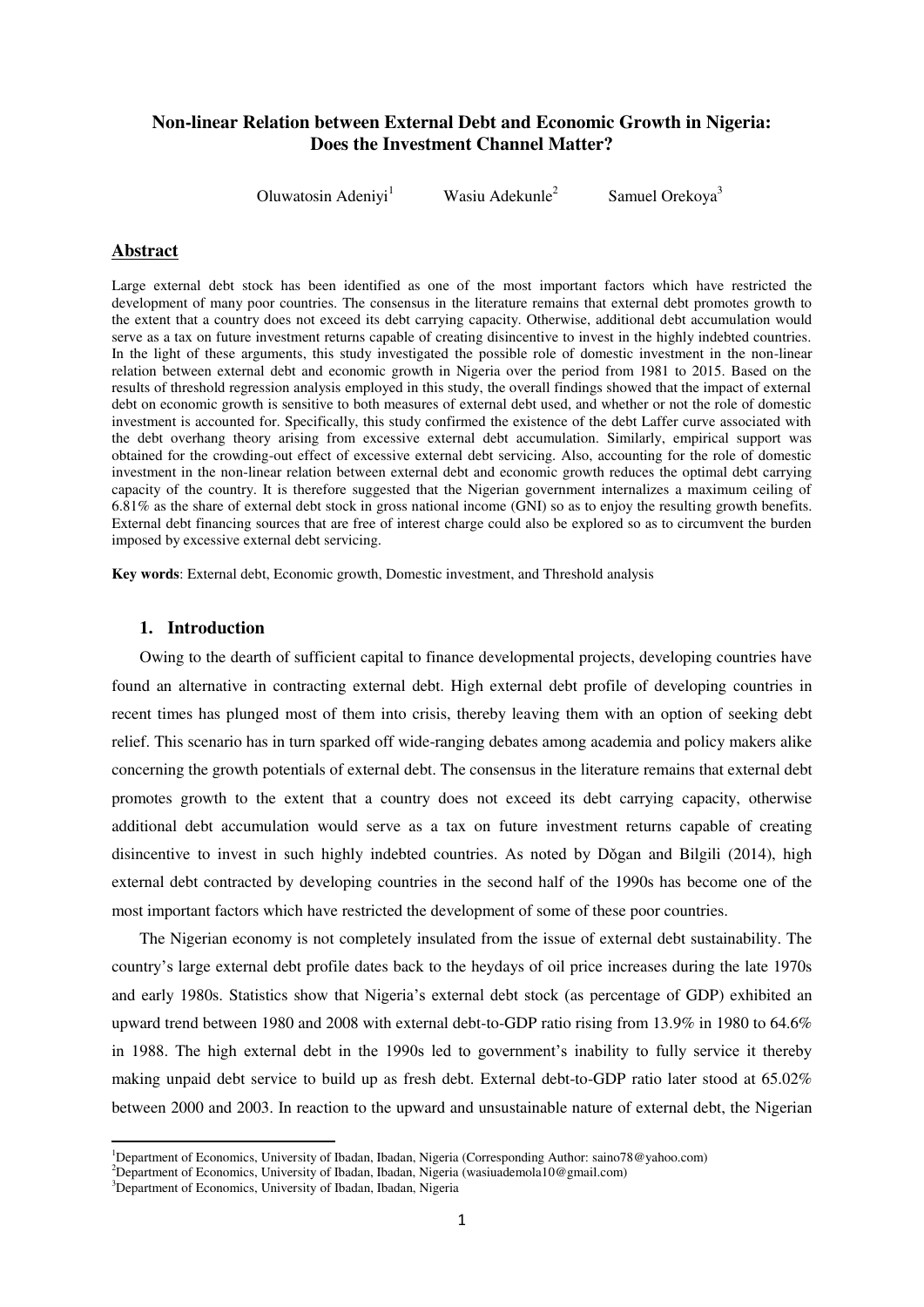government in 2005 concluded a debt relief agreement with Paris Club resulting in a debt cancellation to the tune of US\$ 18 billion registered as Official Development Assistance (ODA) by creditor countries. Consequently, the debt relief agreement helped reduce the country's debt stock from US\$ 36 billion in 2004 to US\$ 4 billion in 2006, and since then Nigeria's external debt-to-GDP ratio has remained at relatively low levels (Jarju *et al*., 2016).

To this end, the present study revisits the external debt-growth nexus debate in the following distinct ways. The majority of the previous studies utilized a single measure of external debt, namely, external debt-to-GDP ratio while ignoring other debt indicators with exceptions in few cases, such as, Clements *et al*. (2003), Forgha *et al*. (2014), Jarju *et al*. (2016), and Mathew and Mordecai (2016), Onakoya and Ogunade (2017), Ademola *et al*. (2018). This study, therefore, innovates by following the works of Clements *et al*. (2003), most especially, to utilize all available measures of external debt to serve as robustness checks.

From the literature, it is also observed that only few country-specific studies had explored the threshold regression modeling framework (see, for instance, Schclarek, 2005; Osinubi and Olaleru, 2006; Omotosho *et al*., 2016) to uncover the non-linear relation between external debt and economic growth. This approach has also been explored in other areas such as the study by Mehrara (2007) which unveiled the threshold beyond which inflation becomes harmful to economic growth with focus on Iran. The vast majority, however, explored other approaches ranging from autoregressive distributed lag (ARDL), ordinary least squares (OLS), two-stage least squares (2SLS) to Markov-switching and error correction modeling techniques (see, for instance, Tuffour, 2012; Dǒgan and Bilgili, 2014; Forgha et al, 2014; Mathew and Mordecai, 2016; Saifuddin, 2016; Ebi and Imoke, 2017; Onakoya and Ogunade, 2017; Ademola *et al*., 2018, among others). The present study would employ the threshold regression modeling approach to complement evidence on non-linear external debt-growth relation in the Nigerian case, in addition to making use of alternative measures of external debt ignored by most of the past studies.

Moreover, the available literature scarcely examines the effect of external debt on economic growth via the investment channel (see, for instance, Pattillo *et al*., 2004; Tuffour, 2012; Checherita and Rother, 2010; Forgha et al, 2014; Ebi and Imoke, 2017). The present study contributes additionally to knowledge through its investigation of the possible role of investment in the non-linear relation between external debt and economic growth in Nigeria. This empirical exercise would also be subject to robustness checks via the use of different measures of external debt.

The rest of the study proceeds as follows: Section two contains a review of both the theoretical and the empirical literature. Methodology and data are issues discussed in Section three. Section four discusses empirical results, and Section five concludes the paper.

# **2. Review of the Literature**

## *2.1 The Theoretical Literature*

Several theories have emerged to explain the non-linear relationship between external debt (stock and service) and economic growth. However, two theories, namely the debt overhang theory and the crowding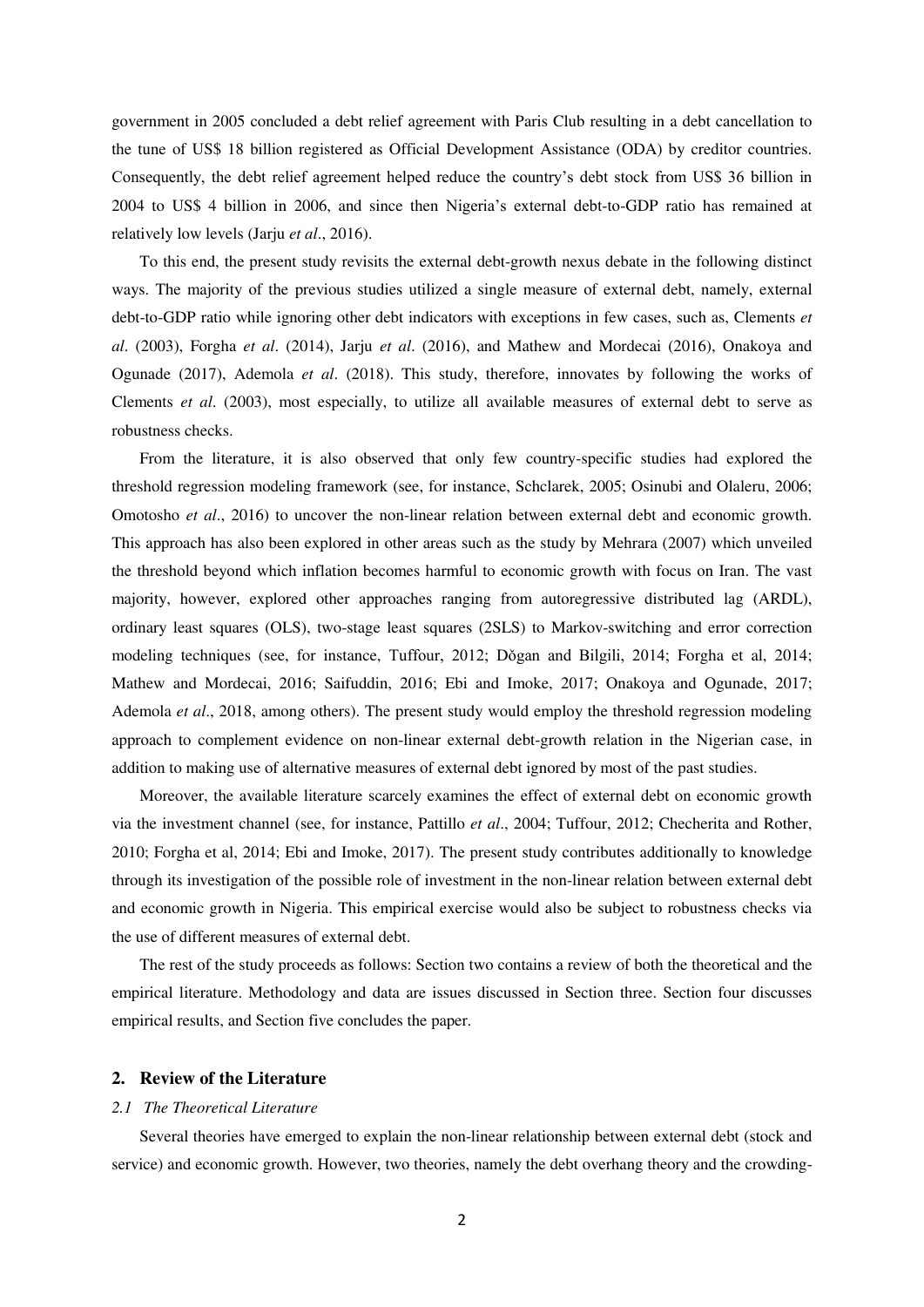out effect hypothesis, have rather been subjected to widespread empirical scrutiny. According to Krugman (1988), debt overhang is the presence of an existing, "inherited" debt sufficiently large that creditors do not expect with confidence to be fully repaid. Further, a country has a debt overhang problem when the expected present value of potential future resource transfers is less than its debt.

The debt overhang theory states that when a debtor country is unable to meet its external debt obligations, debt repayments become linked to the country's economic performance. The country benefits partially from an increase in output or exports because a fraction of the increase is used to service the debt and accrues to the creditors. The debt overhang acts like a high marginal tax rate on the country lowering the return to investment and providing disincentive to domestic capital formation. The theory in turn raises the possibility of a "Debt Laffer Curve, DLC" (Savvides, 1992).

The DLC shows that along the left or "good side" of the curve, increases in the face value of debt service are associated with increases in debt repayment, while increases in the face value lower expected repayment on the right or "wrong" side of the curve. The peak of the curve is the point where large debt stocks begin acting as a steep marginal tax on investment. This also relates to the point at which debt begins to have a negative marginal impact on growth (Pattillo *et al*., 2002). In other words, high level of indebtedness discourages investment and negatively affects growth as future higher taxes are expected to repay the debt (Ali and Mustapha, 2012).

Similarly, the crowding-out effect hypothesis holds that the accumulation of a large debt may stifle economic growth through lower investment. External debt would be beneficial to investment up to a certain threshold, beyond which excessive debts start to place constraints on investment (Banayed *et al*., 2015). The crowding out of private investment occurs when government services debt on a recurring basis. High external debt has the effect of raising government's interest bill and the budget deficit thereby reducing public savings, and this in turn raises interest rates or crowd-out credit available for private investment with the consequence of dampening economic growth (Clements *et al*., 2003).

#### *2.2 The Empirical Literature*

A number of studies have investigated the non-linear relation between external debt and growth, and therefore confirmed the validity of the debt overhang theory of external debt stock and crowding-out effect hypothesis of external debt servicing. For instance, Osinubi and Olaleru (2006) utilized the threshold regression and reported the existence of the debt Laffer curve or non-linear effects of external debt on growth in Nigeria. Similarly, Omotosho *et al*. (2016) revisited the nexus between public debt (including domestic and external debt) and Nigeria's economic growth with the aid of threshold regression. Their results confirmed the existence of an inverted U-shaped relationship between public debt and economic growth in Nigeria. Tuffour (2012) examined the nexus between external debt and economic growth in Ghana using OLS, and the author established the presence of a U-shaped debt Laffer curve for the Ghanaian economy.

Moreover, Dǒgan and Bilgili (2014) employed the Markov-switching model to investigate the impact of private and public external debt on Turkish growth. The authors reported a negative impact of external debt on growth, with public external debt having an overwhelming impact. Also, Jarju *et al*. (2016)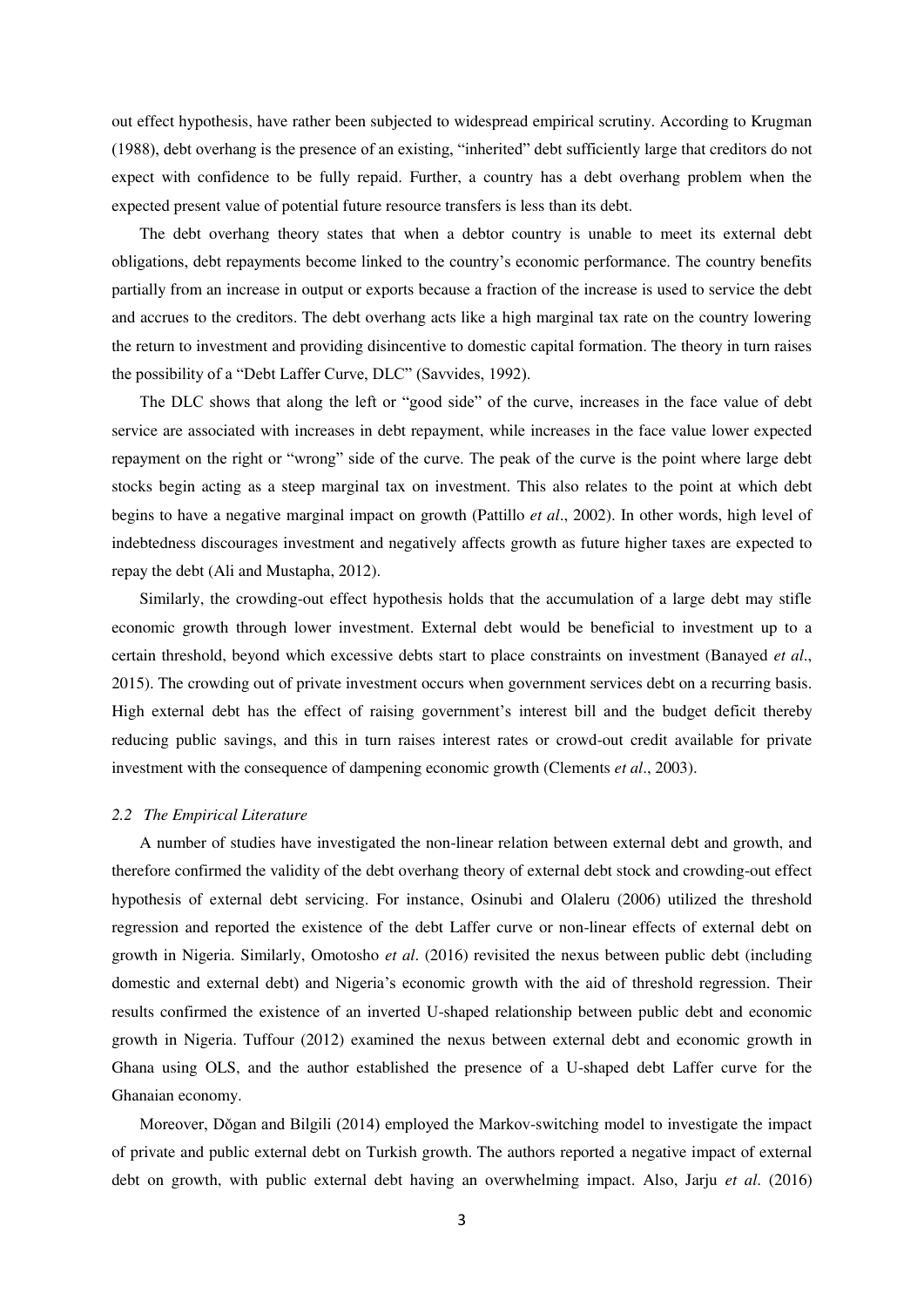explored the relation between external debt and growth in West African Monetary Zone (WAMZ) countries using panel data estimators. The authors offered evidence in favour of the debt overhang theory arising from the negative effect of excessive external debt stock on growth. They also confirmed the crowding out effect arising from the dampening growth effect of excessive external debt servicing. Similarly, Takanlou (2014) revealed that budget deficit financing (through issuance of debt instruments, for instance) crowded out private investment in Algeria while crowding in private investment in Iran.

Checherita and Rother (2010) identified the channels through which government debt influences economic growth in Euro Area as including private saving, public saving, public investment, total factor productivity (TFP), and sovereign long-term nominal and real interest rates. In the same vein, Clements *et al*. (2003) found evidence in support of the debt overhang theory in a panel of 55 low-income countries. Pattillo *et al*. (2002, 2004) established a non-linear relationship between external debt and economic growth in a panel of 93 countries. The authors also found the existence of an investment channel through which external debt impacts growth. In addition, the threshold regression analysis of Mupunga and Roux (2015) confirmed the existence of an inverted U-shaped relationship (or the debt Laffer curve) between public debt and economic growth in Zimbabwe.

On a final note, this study offers few innovations. First, the study investigates the possible role of investment in the non-linear relation between external debt and economic growth in Nigeria. Second, the present study utilizes the threshold regression analysis seldom used in the literature. Lastly, this study employs alternative measures of external debt for robustness checks.

#### **3. Methodology and Data Issues**

#### *3.1 Model Specification*

To investigate the presence of nonlinearities in the relationship between external debt and growth, this study adapts the panel threshold regression approach proposed by Hansen (1999) to time-series analysis of the Nigerian economy. Assume initially that the external debt-growth relation is specified in a linear regression model as below.

$$
LRGDP_t = \alpha_0 + \alpha_1 DEBT_t + \beta' Z + \varepsilon_t \tag{1}
$$

Where LRGDP is the natural log of real GDP (a proxy for economic growth),  $DEBT$  is external debt indicators (debt stock and debt services both expressed as percentages of gross national income and exports), Z is a vector of control variables including gross capital formation and trade openness,  $\alpha_0$ ,  $\alpha_1$ ,  $\beta$ are regression parameters, and  $\varepsilon$  is the stochastic error term while subscript t is the time dimension.

Following the threshold framework developed by Hansen (1999), eq. (1) becomes  $LRGDP_t = \alpha_0 + \alpha_1 X_t I (DEBT_t \leq \gamma) + \alpha_2 X_t I (DEBT_t > \gamma) +$  (2) Where DEBT is the threshold variable and it is used to test for the presence of threshold effect of external debt on growth,  $\gamma$  denotes a threshold parameter.  $I(.)$  is an indicator function that takes the value of 1 if external debt ( $DEBT$ ) is below a determined threshold value ( $\nu$ ) and 0 otherwise.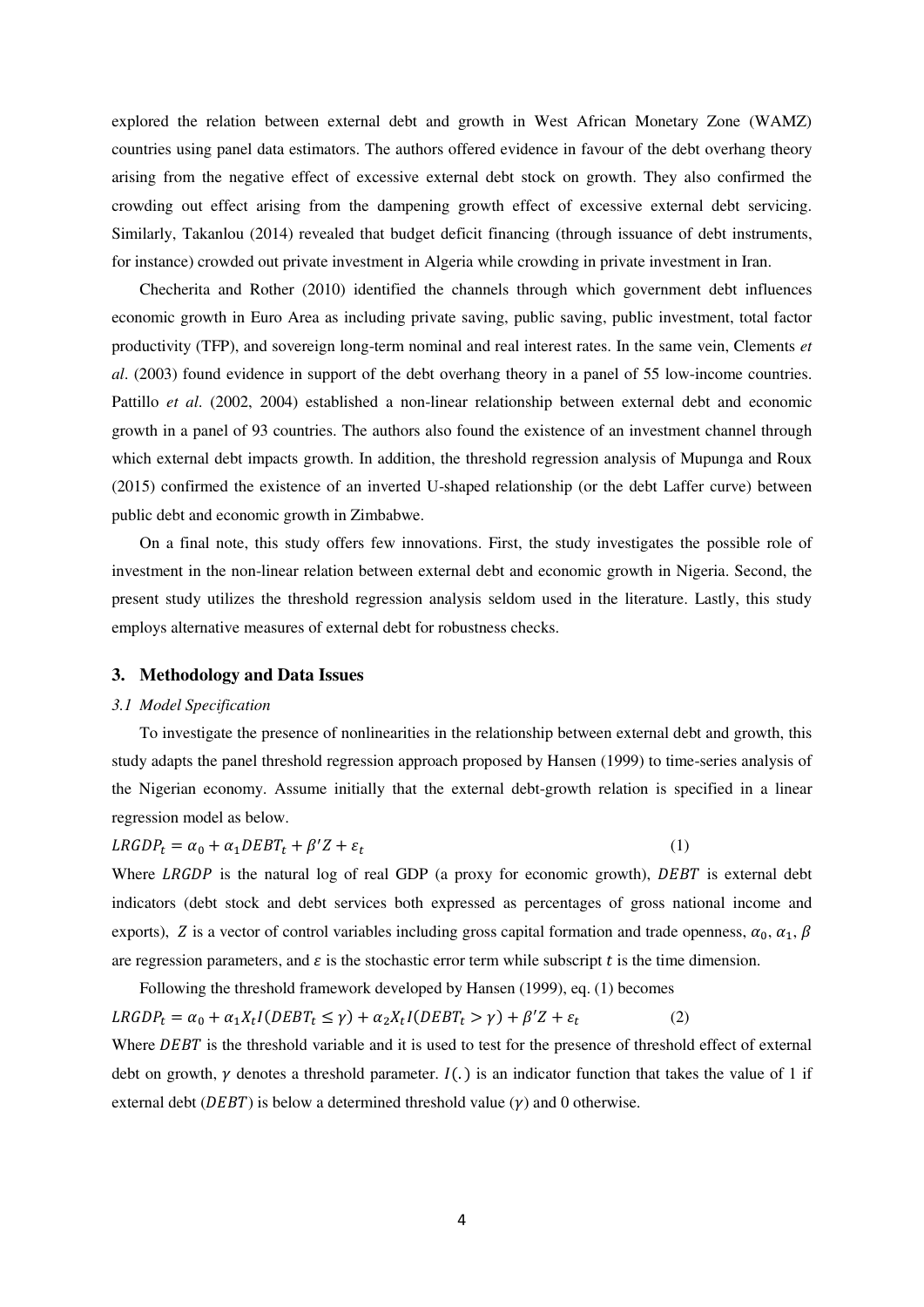Eq. (2) can conveniently be divided into two regimes depending on whether the threshold variable is above or below the estimated threshold. The two regimes are distinguished by different regression slopes  $\alpha_1$  and  $\alpha_2$  in two equations as follows.

$$
LRGDP_t = \alpha_0 + \alpha_1 X_t + \beta' Z + \varepsilon_t \text{ if } DEBT_t \le \gamma
$$
\n
$$
LRGDP_t = \alpha_0 + \alpha_2 X_t + \beta' Z + \varepsilon_t \text{ if } DEBT_t > \gamma
$$
\n
$$
(3)
$$
\n
$$
(4)
$$

where eq. (3) represents the regime below the threshold, while eq. (4) describes the regime above the threshold. The vector of control variables  $(Z)$  is regime invariant.

Additionally, there is need to identify the debt threshold and test for its presence. In order to identify the threshold, the first step eq. (2) is estimated by ordinary least squares (OLS). Then, the sum of squared errors  $(S_1)$  is computed for all possible values of the threshold variable (external debt indicators in the present case), where  $S_1 = \hat{\varepsilon}(\gamma)' \hat{\varepsilon}(\gamma)$ . In the second step, the threshold parameter is obtained by minimizing  $S_1$ , such that  $\hat{\gamma} = \argmin_{\gamma} S_1(\gamma)$ . Similarly, once the endogenous threshold is estimated, it is essential to test whether the threshold effect is statistically significant. The null hypothesis is that there is no threshold effect, that is,

$$
H_0: \beta_1 = \beta_2 \tag{5}
$$

The null hypothesis implies that the slope coefficients are equivalent in the two regimes. Therefore, under the  $H_0$ , the threshold model (eq.(2)) is equivalent to the linear model (eq.(1)). The likelihood ratio test of the null hypothesis is based on the F-statistic:

$$
F_1 = \frac{(S_0 - S_1(\hat{y}))}{\hat{\sigma}^2} \tag{6}
$$

Where  $S_0$  and  $S_1$  are the sum of squared errors under the null and alternative hypotheses, while  $\widehat{\sigma}^2$  is the estimate of the regression error variance  $(\sigma^2)$ . Given that the threshold value is not identified under the null hypothesis, the asymptotic distribution of  $F_1$  is not standard. As a solution, Hansen (1999) proposed a bootstrap method to simulate the probability value for the F-statistic  $(F_1)$ .

In order to test for the role of domestic investment in the non-linear relation between external debt and growth, the study leans on the approach of Tuffour (2012) by estimating two strands of growth models, with one omitting the investment variable while the other accounts for domestic investment. The idea is to examine if the inclusion of the investment variable alters the magnitude of the debt threshold or not. For threshold effect to exist, it is expected that from eq. (2),  $\alpha_1 > 0$  and  $\alpha_2 < 0$ .

## *3.2 Data Scope and Sources*

The data on relevant variables employed in this study, such as, real GDP (a proxy for economic growth), various measures of external debt (namely, external debt stock-to-GNI ratio, external debt-toexports ratio, external debt servicing-to-GNI ratio, and external debt servicing-to-exports ratio), and other growth determinants including gross capital formation (a proxy for domestic investment) and trade openness (a proxy for macroeconomic environment) were collected from the World Bank's World Development Indicators (WDI, 2017) over the period of 1981 and 2015.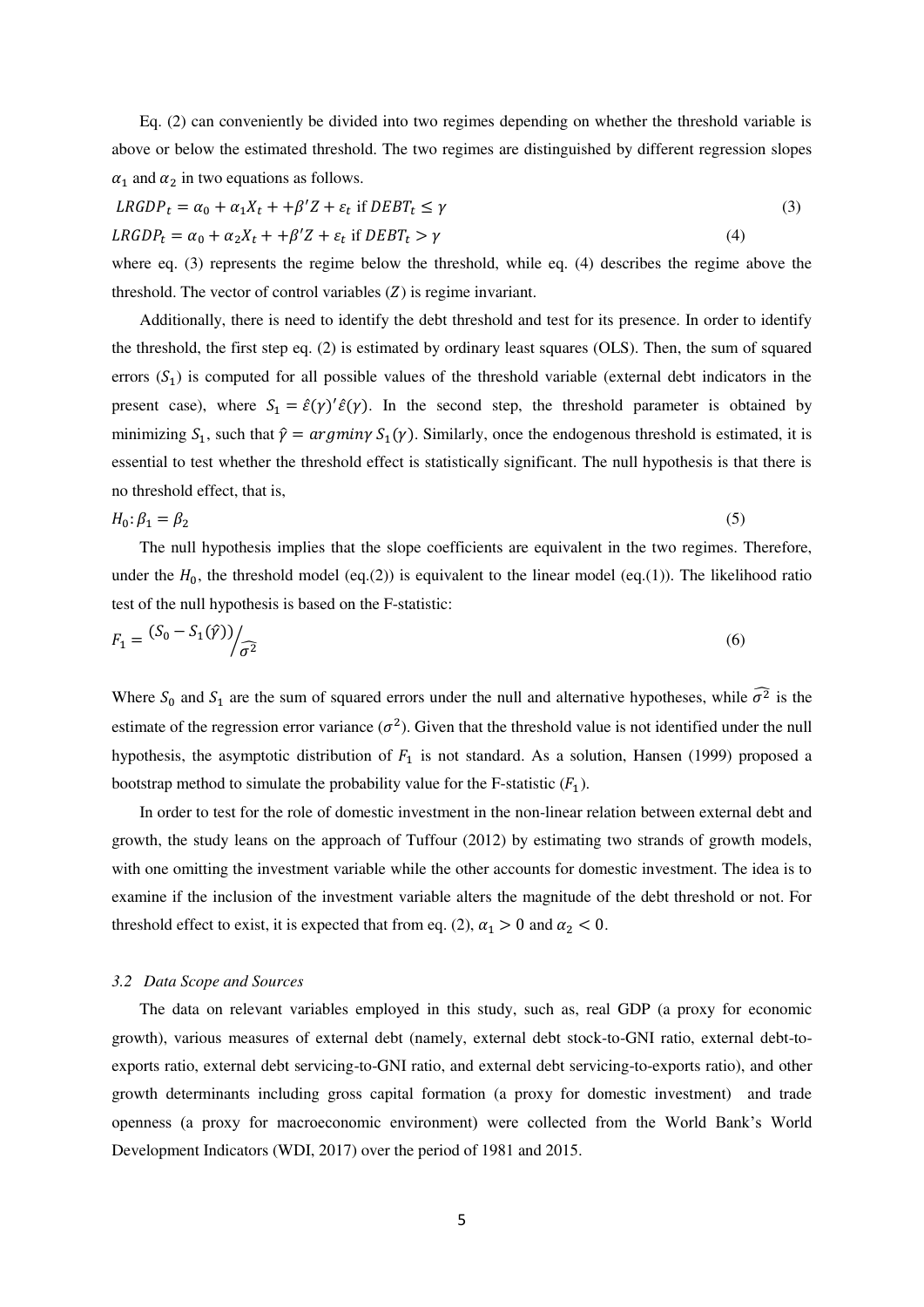#### **4. Empirical Results and Discussion**

Here, the results of preliminary analysis including descriptive statistics and unit root test are presented. This section also discusses the Threshold regression results.

#### *4.1 Descriptive Statistics*

Table 1 presents the summary statistics on the main variables used in the study over the period of 1981 to 2015. The average value of real GDP (log-levels) is approximately 25.95. Other variables including external debt stock (% of GNI), external debt stock (% of exports), external debt service (% of GNI), external debt service (% of exports), gross capital formation (% of GDP), and trade openness have their respective means as 70.26%, 159.69%, 5.64%, 13.05%, 12.59%, and 51.12%. The greater shares of external debt stock in GNI and exports reflect the high external debt profile of the Nigerian economy even until date. This has the implication that additional external debt serves as increasing tax on the country's national income and export proceeds as the government makes debt repayment. In terms of volatility as measured by the coefficient of variation of each variable, the external debt indicators are highly volatile while the remaining variables are relatively less volatile. In terms of the shape of the probability density of each variable as accounted for by Jarque-Bera statistic, all variables except gross capital formation follow normal distribution ( $p > 0.1$ ). Despite that the majority of the variables are well-behaved statistically, it is important to check the stationarity status of the variables, the issue which is addressed in the next section.

**Table 1**: Summary Statistics

| Variable | Obs. | Mean   | <b>Standard deviation</b> | Coefficient of variation $(\%)$ | Jarque-Bera stat |
|----------|------|--------|---------------------------|---------------------------------|------------------|
| LRGDP    | 35   | 25.946 | 0.492                     | 1.896                           | 4.370[0.112]     |
| ED G     | 35   | 70.255 | 59.828                    | 85.158                          | 3.151[0.207]     |
| ED X     | 35   | 159.69 | 123.87                    | 77.569                          | 2.441[0.295]     |
| ES G     | 35   | 5.644  | 4.595                     | 81.414                          | 2.439 [0.295]    |
| ES X     | 35   | 13.047 | 10.322                    | 79.114                          | 3.044[0.218]     |
| GCF      | 35   | 12.588 | 6.122                     | 48.633                          | 40.859[0.000]    |
| TOP      | 35   | 51.116 | 16.603                    | 32.481                          | 1.551[0.461]     |

*Source: Authors' computation.*

#### *4.2 The ADF Unit Root Test Result*

The result of Augmented Dickey-Fuller (ADF) unit root test is shown in Table 2. Here, only test regressions that are close to rejecting the null hypothesis of nonstationarity are reported. Accordingly, it can be observed that the natural log of real GDP, external debt stock (% of GNI), external debt stock (% of exports), and trade openness become stationary after first differencing; hence, they are said to be integrated of order one, that is, I(1). Other variables including external debt service (% of GNI), external debt service (% of exports), and gross capital formation are stationary at levels; hence, they are said to be integrated of order zero, that is, I(0).

**Table 2**: Results of ADF Unit root Test

| <b>Variable</b> | Level                    | <b>First Difference</b>  | I(d) |
|-----------------|--------------------------|--------------------------|------|
| LRGDP           | $-2.068$ <sup>a</sup>    | $-4.912$ <sup>****</sup> | I(1) |
| ED G            | $-2.561$ <sup>a</sup>    | $-5.624$ <sup>a***</sup> | I(1) |
| ED X            | $-3.120$ <sup>a</sup>    | $-4.639$ <sup>3***</sup> | I(1) |
| ES G            | $-4.008$ <sup>a**</sup>  |                          | I(0) |
| ES X            | $-5.072$ <sup>a***</sup> |                          | I(0) |
| GCF             | $-4.447^{\text{b}}$ ***  |                          | I(0) |
| <b>TOP</b>      | $-1.916^b$               | $-7.999$ <sup>p***</sup> | I(1) |

**Note**: \*\*\*, \*\* indicate the rejection of the null hypothesis of a unit root at 5% and 10%, respectively; I(d) is the order of integration and it refers to the number of differencing required for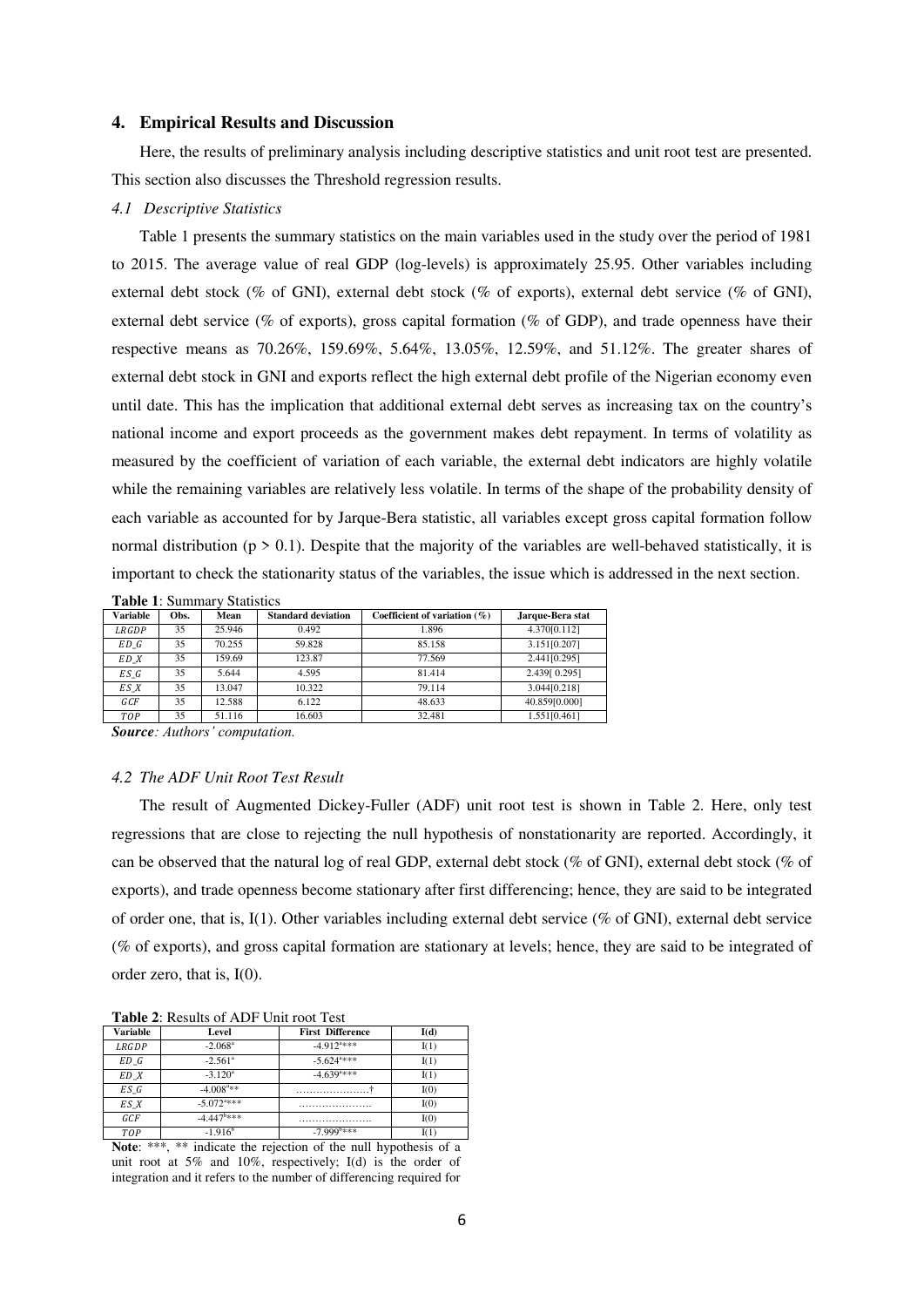a series to become stationary; †implies that a series that is stationary at levels does not require its first difference being reported; a and b denote model with intercept and trend, and model with intercept only, respectively. *Source: Authors' computation.* 

#### *4.3 The Threshold Regression Results*

Tables 3 and 4 show the results of estimated threshold regression using external debt stock indicators without and with the investment variable. Also, Tables 5 and 6 present the results of estimated threshold regression using external debt service indicators without and with the investment variable. In line with Jarju *et al*. (2016), the first panel of models is a test for the validity of the debt overhang theory of external debt stock (see Tables 3 and 4) while the second strand of models verifies the predictions of the crowdingeffect hypothesis of external debt servicing (see Tables 5 and 6). Both strands of models are interpreted in turn.

# *4.3.1 Threshold analysis of external debt stock-growth nexus*

From Table 3, external debt stock, % of GNI is used as the debt indicator, whereas the study employs external debt stock, % of exports as the debt indicator in Table 4. In both tables, Panel A is a model without the investment variable, while Panel B is a model that accounts for investment. In Panel A, there is an estimated threshold range of 26.05% to 64.16%, which in turn breaks up the sample size into two regimes: regime 1 and regime 2, respectively. It can be observed that within this threshold range, an increase in external debt by 1 percentage point reduces real GDP on average by 6.7% (in regime 1) and 1.2% (regime 2) keeping other variables constant. Irrespective of regimes, trade openness has a positive effect on real GDP, though the impact coefficients are not statistically significant at the 10% level.

However, by accounting for the influence of domestic investment in Panel B, the minimum threshold gets reduced to 6.81%. When the external debt is less than this threshold, an increase in external debt stock by 1 percentage point leads to a decline in real GDP by 9.9% on average (in regime 1). However, when external debt is greater than or equal to this threshold but is less than the maximum threshold (64.161%), a reduction in real GDP to the tune of 0.9% is induced for every 1 percentage point in external debt stock, % of GNI (in regime 2). This result confirms the existence of an inverted U-shaped relationship between external debt stock and real GDP in Nigeria.

Similarly, irrespective of regimes, domestic investment dampens growth as every 1 percentage point increase in gross capital formation reduces real GDP on average by 3% in both regimes. The impact coefficient (-0.03) is also statistically significant at 1% level of significance. However, trade openness raises real GDP by the same magnitude (3%) only that the impact coefficient is statistically significant at the 5% level. The incorporation of the role of investment improves the explanatory power of the external debt-growth threshold model as reflected in the rise of the adjusted coefficient of determination from 89% (in Panel A) to 96% (in Panel B). In both panels, the large values of the F-statistics testify to the overall significance and adequacy of the estimated threshold models at 1% level of significance.

Moreover, from Table 4 where external debt stock (% of exports) is used as the debt indicator, trade openness and gross capital formation cease to be significant determinants of output growth in both Panels A and B. As against what obtains in Table 3, only one threshold is identified and that is 58.78%. Below the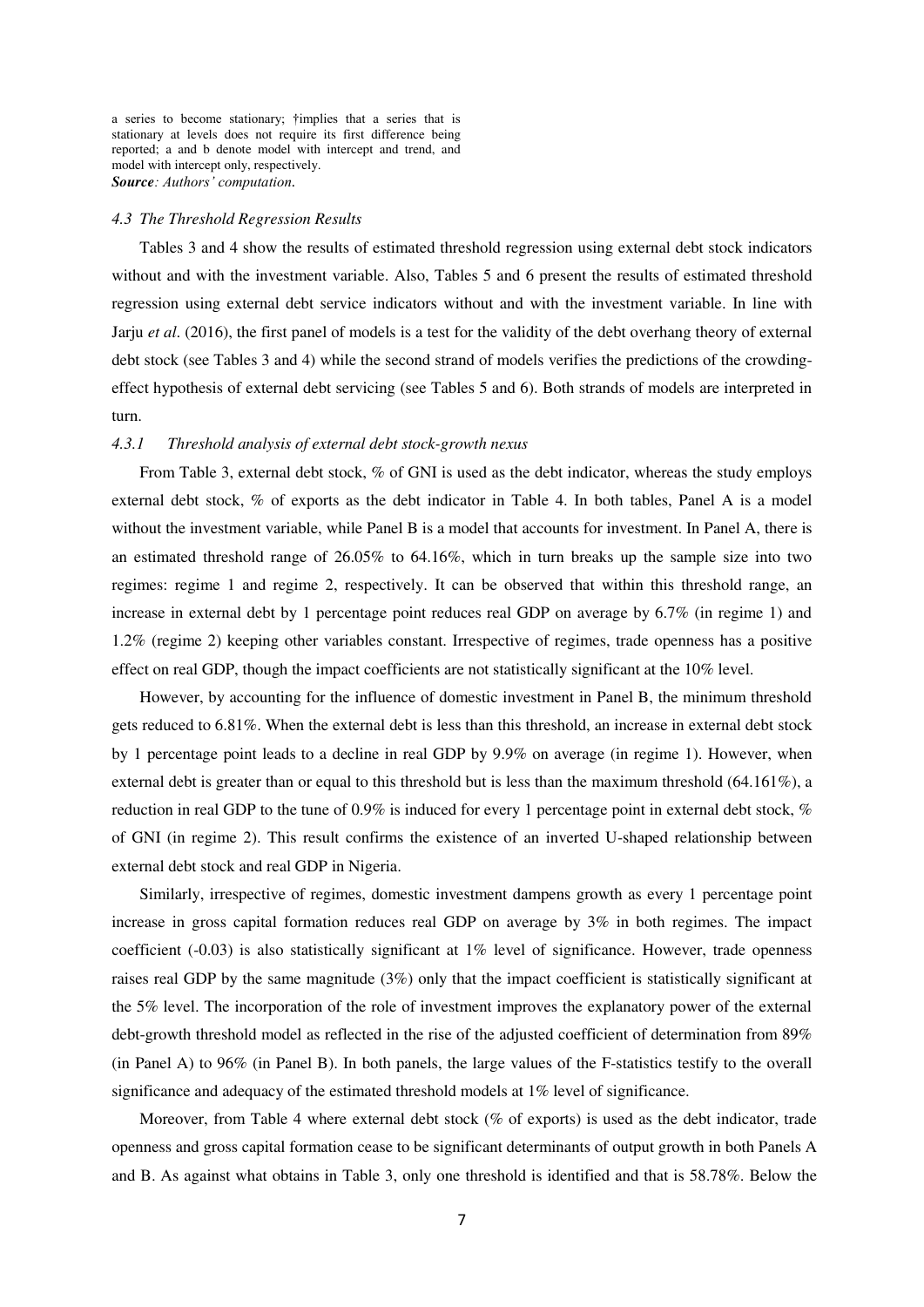threshold, a 1 percentage point increase in external debt, % of exports is capable of raising real GDP on average by 0.1% (in regime 1), but beyond this threshold, the same magnitude generates a reduction in real GDP by an average of  $0.1\%$  (in regime 2). However, the impact of external debt stock, % of exports is only significant in regime 2 at 1% level of significance. This same result holds even when the effect of domestic investment is accounted for in Panel B. By implication, Nigeria would be on the right side (declining portion) of the debt Laffer curve if and only if external debt stock, % of exports exceeds the estimated threshold of 58.78%. Additionally, accounting for the role of investment improves the explanatory power of the external debt-growth threshold model as reflected in the rise of the adjusted coefficient of determination from 86% (in Panel A) to 87% (in Panel B). In both panels, the large values of the F-statistics testify to the overall significance and adequacy of the estimated threshold models at 1% level of significance. It can be convincingly argued that irrespective of the measures of external debt stock used, this study offers evidence in favour of validity of the debt overhang theory which stipulates a non-linear relationship between external debt and economic growth<sup>2</sup>.

|                       |                                            | Panel B                                                                                                 |                                                                                                                                                    |  |
|-----------------------|--------------------------------------------|---------------------------------------------------------------------------------------------------------|----------------------------------------------------------------------------------------------------------------------------------------------------|--|
|                       |                                            | Model with Investment                                                                                   |                                                                                                                                                    |  |
| Regime 1:             | Regime 2:                                  | Regime 1:                                                                                               | Regime 2:                                                                                                                                          |  |
| $(DEBT_t < \gamma_1)$ | $(\gamma_1 \leq \text{DEBT}_t < \gamma_2)$ | $(DEBT_t < \gamma_1)$                                                                                   | $(\gamma_1 \leq \text{DEBT}_t < \gamma_2)$                                                                                                         |  |
|                       |                                            |                                                                                                         |                                                                                                                                                    |  |
|                       |                                            |                                                                                                         |                                                                                                                                                    |  |
|                       |                                            |                                                                                                         |                                                                                                                                                    |  |
|                       |                                            |                                                                                                         | $-0.009***(0.002)$                                                                                                                                 |  |
|                       |                                            | $-0.03***(0.003)$                                                                                       | $-0.03***(0.003)$                                                                                                                                  |  |
| 0.003(0.002)          | 0.003(0.002)                               | $0.003**$ (0.001)                                                                                       | $0.003**$ (0.001)                                                                                                                                  |  |
| $26.874***(0.137)$    | $26.414***(0.002)$                         | $26.665***(0.163)$                                                                                      | $26.638***(0.117)$                                                                                                                                 |  |
|                       |                                            |                                                                                                         |                                                                                                                                                    |  |
|                       |                                            | 6.806                                                                                                   |                                                                                                                                                    |  |
|                       |                                            | 64.161                                                                                                  |                                                                                                                                                    |  |
|                       | Other diagnostics                          |                                                                                                         |                                                                                                                                                    |  |
|                       |                                            | 0.955                                                                                                   |                                                                                                                                                    |  |
|                       |                                            |                                                                                                         | 103.291[0.000]                                                                                                                                     |  |
|                       | $-0.067***(0.008)$                         | Panel A<br>Model without investment<br>$-0.012***(0.002)$<br>26.046<br>64.161<br>0.890<br>46.857[0.000] | <b>Indicator 1:</b> External debt stock (% of GNI)<br>Dependent variable: $LGDP_t$<br>$0.099***(0.019)$<br>Identification of Thresholds $(\gamma)$ |  |

| <b>Table 3:</b> Threshold regression of the nexus between external debt stock indicator and growth |  |                                                                                                                                                                                                                                                                                                                                           |  |
|----------------------------------------------------------------------------------------------------|--|-------------------------------------------------------------------------------------------------------------------------------------------------------------------------------------------------------------------------------------------------------------------------------------------------------------------------------------------|--|
|                                                                                                    |  | $\mathbf{F}$ . $\mathbf{F}$ . $\mathbf{F}$ . $\mathbf{F}$ . $\mathbf{F}$ . $\mathbf{F}$ . $\mathbf{F}$ . $\mathbf{F}$ . $\mathbf{F}$ . $\mathbf{F}$ . $\mathbf{F}$ . $\mathbf{F}$ . $\mathbf{F}$ . $\mathbf{F}$ . $\mathbf{F}$ . $\mathbf{F}$ . $\mathbf{F}$ . $\mathbf{F}$ . $\mathbf{F}$ . $\mathbf{F}$ . $\mathbf{F}$ . $\mathbf{F}$ . |  |

Note: \*\*\*, \*\* indicate the statistical significance of coefficients at 1% and 5%, respectively; the values in parentheses and block brackets are, respectively, the standard errors and the probabilities.

*Source: Authors' computation.*

**Table 4**: Threshold regression of the nexus between external debt stock indicator and growth

|            |                       | <b>Indicator 2:</b> External debt stock (% of exports) |                                  |                          |  |
|------------|-----------------------|--------------------------------------------------------|----------------------------------|--------------------------|--|
|            |                       | Dependent variable: $LGDP_t$                           |                                  |                          |  |
|            |                       | Panel A                                                | Panel B<br>Model with Investment |                          |  |
|            |                       | Model without investment                               |                                  |                          |  |
|            | Regime 1:             | Regime 2:                                              | Regime 1:                        | Regime 2:                |  |
|            | $(DEBT_t < \gamma_1)$ | $(DEBT_t \geq \gamma_1)$                               | $(DEBT_t < \gamma_1)$            | $(DEBT_t \geq \gamma_1)$ |  |
|            |                       |                                                        |                                  |                          |  |
|            |                       |                                                        |                                  |                          |  |
|            |                       |                                                        |                                  |                          |  |
| $DEBT_t$   | 0.004(0.004)          | $-0.001**$ (0.0004)                                    | 0.003(0.007)                     | $-0.001**$ (0.0005)      |  |
| $GCF_t$    |                       |                                                        | $-0.009(0.007)$                  | $-0.009(0.007)$          |  |
| $TOP_t$    | 0.002(0.002)          | 0.002(0.002)                                           | $-0.00004(0.003)$                | $-0.00004(0.003)$        |  |
| C          | $26.420***(0.179)$    | $25.753***(0.150)$                                     | $26.649***(0.304)$               | $26.007***(0.343)$       |  |
|            |                       | Identification of Threshold $(\gamma)$                 |                                  |                          |  |
| $\gamma_1$ | 58.779                |                                                        | 58.779                           |                          |  |
|            |                       | Other diagnostics                                      |                                  |                          |  |
| Adj. $R^2$ | 0.861                 |                                                        | 0.865                            |                          |  |
| F-stat     | 53.481[0.000]         |                                                        | 44.586[0.000]                    |                          |  |

Note: \*\*\*, \*\* indicate the statistical significance of coefficients at 1% and 5%, respectively; the values in parentheses and block brackets are, respectively, the standard errors and the probabilities.

*Source: Authors' computation.*  $\overline{a}$ 

<sup>&</sup>lt;sup>2</sup>This result complements the previous findings on the existence of debt Laffer curve in the Nigerian economy (see, for instance, Osinubi and Olaleru, 2006 and Omotosho *et al*., 2016).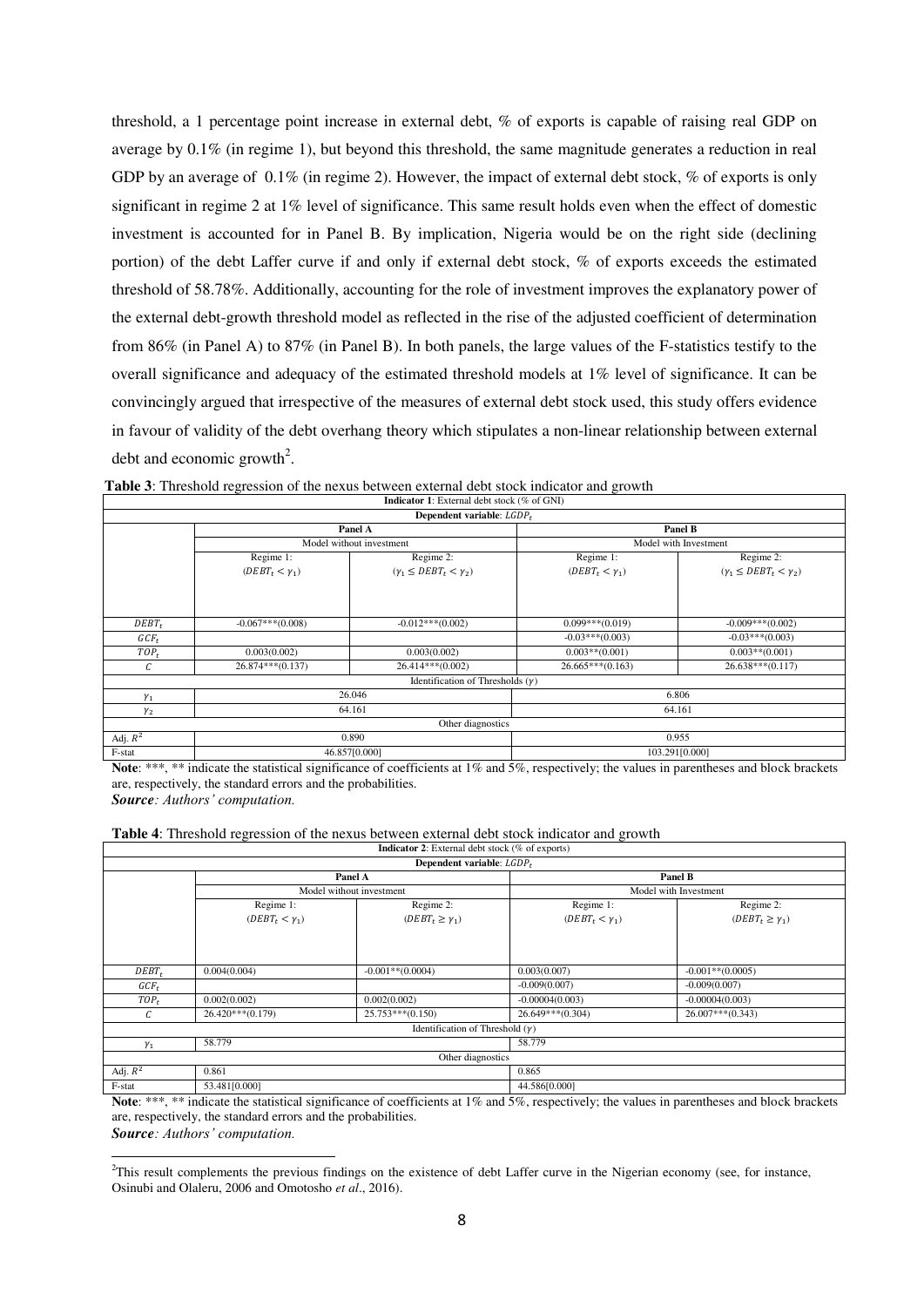#### *4.3.2 Threshold analysis of external debt service-growth nexus*

From Table 5, external debt service, % of GNI is used as the debt indicator, whereas the study employs external debt service, % of exports as the debt indicator in Table 6. In both tables, Panel C is a model without the investment variable, while Panel D is a model that accounts for investment. In both panels, the estimated threshold is 2.786, which in turn breaks up the sample size into two regimes: regime 1 and regime 2. From Table 5, it can be observed that below this threshold, an increase in external debt service by 1 percentage point reduces real GDP on average by 28% (in regime 1) and 1.6% (in regime 2) keeping other variables constant. The effect of external debt service is magnified by accounting for the role of domestic investment in panel D as a 1 percentage point increases further decreases real GDP by the magnitude of 0.9 percentage point (in regime 1) and 0.8 percentage point (in regime 2). The impact coefficients on external debt service, % of GNI are statistically significant at 1 to 5%. In both panels, trade openness has no significant impact on output growth.

Similarly, irrespective of regimes, domestic investment dampens growth as every 1 percentage point increase in gross capital formation reduces real GDP on average by 1.4% in both regimes. The impact coefficient (-0.014) is also statistically significant at 5% level of significance. The incorporation of the role of investment improves the explanatory power of the external debt-growth threshold model as reflected in the rise of the adjusted coefficient of determination from 81% (in Panel C) to 83% (in Panel D). In both panels, the large values of the F-statistics testify to the overall significance and adequacy of the estimated threshold models at 1% level of significance.

Moreover, from Table 6 where external debt service (% of exports) is used as the debt indicator, trade openness appears to be an insignificant determinant of output growth in Panels C and D. However, in both panels, domestic investment has a negative and significant effect on output growth. Based on this measure of external debt service (that is, as  $\%$  of exports), a higher threshold is estimated at 5.93%. Below the threshold, a 1 percentage point increase in external debt service, % of exports is capable of reducing real GDP on average by  $0.9\%$  (in regime 1), but beyond this threshold, the same magnitude generates a reduction in real GDP by an average of 1.7% (in regime 2). However, the impact of external debt service, % of exports is only significant in regime 2 at 1% level of significance. This same result holds even when the effect of domestic investment is accounted for in Panel D except that the effect of external debt service gets magnified in both regimes.

Irrespective of the measures of external debt service (see Table 5 and Table 6), the negative impact of external debt service obtained under the two regimes indicates that excessive external debt servicing is capable of inducing investment cuts with negative spill-over effects on output growth. This result therefore lends empirical support to the crowding-out effect of excessive debt servicing in the Nigerian economy<sup>3</sup>. In addition, accounting for the role of investment improves the explanatory power of the external debt-growth threshold model as reflected in the rise of the adjusted coefficient of determination from 81% (in Panel C) to 83% (in Panel D). In both panels, the large values of the F-statistics testify to the overall significance and adequacy of the estimated threshold models at 1% level of significance.

 $\overline{a}$ 

<sup>3</sup> This result parallels the findings of Jarju *et al*. (2016).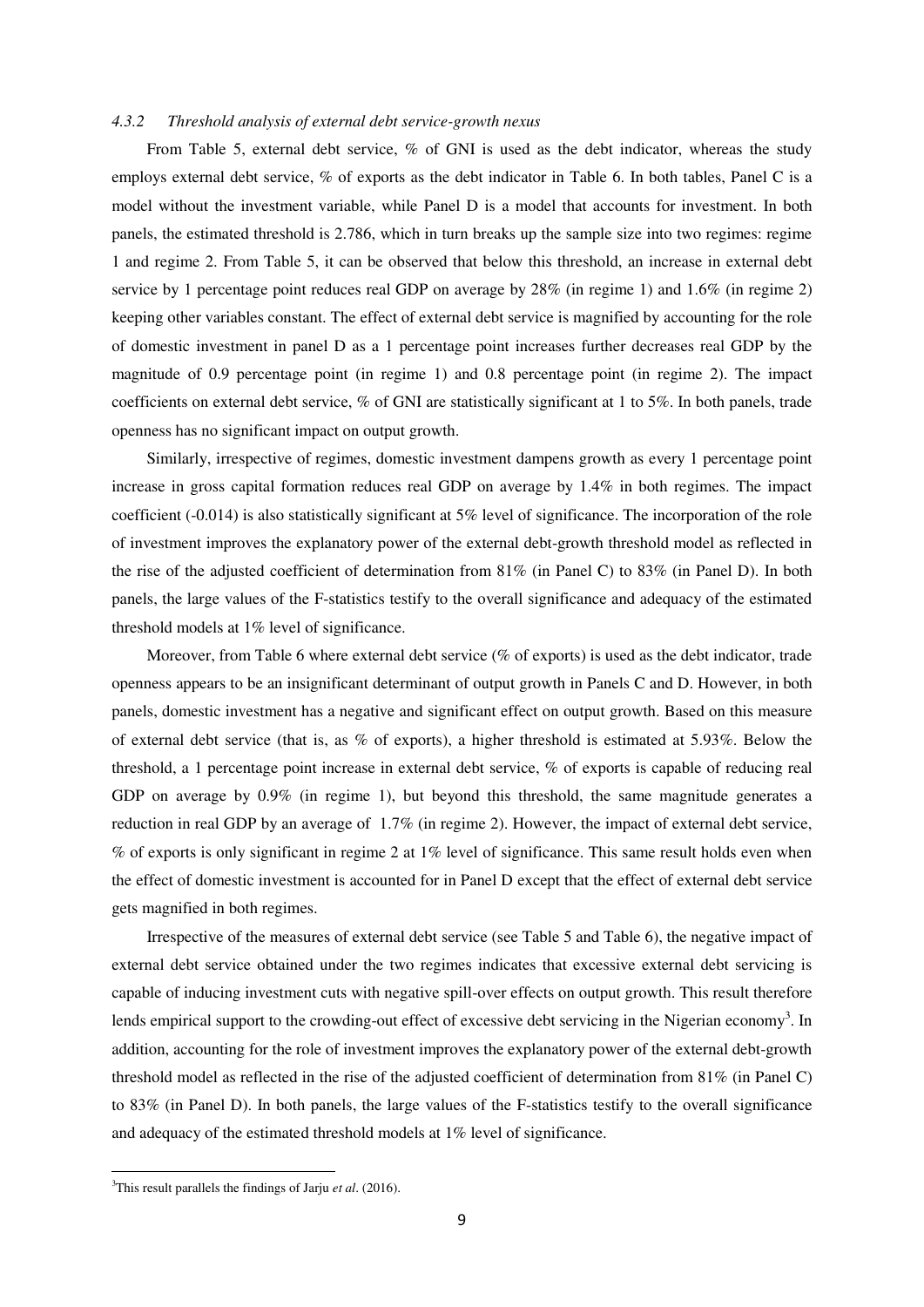|                     |                          | <b>Indicator 1:</b> External debt service (% of GNI) |                                  |                          |  |
|---------------------|--------------------------|------------------------------------------------------|----------------------------------|--------------------------|--|
|                     |                          | Dependent variable: $LGDP_t$                         |                                  |                          |  |
|                     | Panel C                  |                                                      | Panel D<br>Model with Investment |                          |  |
|                     | Model without investment |                                                      |                                  |                          |  |
|                     | Regime 1:                | Regime 2:                                            | Regime 1:                        | Regime 2:                |  |
|                     | $(DEBT_t < \gamma_1)$    | $(DEBT_t \geq \gamma_1)$                             | $(DEBT_t < \gamma_1)$            | $(DEBT_t \geq \gamma_1)$ |  |
|                     |                          |                                                      |                                  |                          |  |
|                     |                          |                                                      |                                  |                          |  |
|                     |                          |                                                      |                                  |                          |  |
| $DEBT_t$            | $-0.280**$ (0.082)       | $-0.016(0.013)$                                      | $-0.289***(0.032)$               | $-0.024**$ (0.011)       |  |
| $GCF_t$             |                          |                                                      | $-0.014**$ (0.006)               | $-0.014**$ (0.006)       |  |
| $TOP_t$             | 0.002(0.003)             | 0.002(0.003)                                         | $-0.001(0.003)$                  | $-0.001(0.003)$          |  |
| C                   | $26.704***(0.139)$       | $25.704***(0.205)$                                   | $27.033***(0.189)$               | $26.098***(0.285)$       |  |
|                     |                          | Identification of Threshold $(\gamma)$               |                                  |                          |  |
| 2.786<br>$\gamma_1$ |                          |                                                      | 2.786                            |                          |  |
|                     |                          | Other diagnostics                                    |                                  |                          |  |
| Adj. $R^2$          | 0.807                    |                                                      | 0.826                            |                          |  |
| F-stat              | 36.573[0.000]            |                                                      |                                  | 33.268[0.000]            |  |

# **Table 5**: Threshold regression of the nexus between external debt service indicator and growth

Note: \*\*\*, \*\* indicate the statistical significance of coefficients at 1% and 5%, respectively; the values in parentheses and block brackets are, respectively, the standard errors and the probabilities.

*Source: Authors' computation.*

| Table 6: Threshold regression of the nexus between external debt service indicator and growth |  |                                                          |  |
|-----------------------------------------------------------------------------------------------|--|----------------------------------------------------------|--|
|                                                                                               |  | <b>Indicator 2:</b> External debt service (% of exports) |  |

|                  |                       | <b>Indicator</b> $\boldsymbol{\Sigma}$ . External debt service ( $\boldsymbol{\varnothing}$ of exports) |                                  |                          |  |
|------------------|-----------------------|---------------------------------------------------------------------------------------------------------|----------------------------------|--------------------------|--|
|                  |                       | Dependent variable: $LGDP_t$                                                                            |                                  |                          |  |
|                  |                       | Panel C                                                                                                 | Panel D<br>Model with Investment |                          |  |
|                  |                       | Model without investment                                                                                |                                  |                          |  |
|                  | Regime 1:             | Regime 2:                                                                                               | Regime 1:                        | Regime 2:                |  |
|                  | $(DEBT_t < \gamma_1)$ | $(DEBT_t \geq \gamma_1)$                                                                                | $(DEBT_t < \gamma_1)$            | $(DEBT_t \geq \gamma_1)$ |  |
|                  |                       |                                                                                                         |                                  |                          |  |
|                  |                       |                                                                                                         |                                  |                          |  |
|                  |                       |                                                                                                         |                                  |                          |  |
| $DEBT_t$         | $-0.009(0.052)$       | $-0.017***(0.006)$                                                                                      | $-0.023(0.058)$                  | $-0.02***(0.006)$        |  |
| GCF <sub>r</sub> |                       |                                                                                                         | $-0.012*(0.006)$                 | $-0.012*(0.006)$         |  |
| $TOP_t$          | $-0.002(0.003)$       | $-0.002(0.003)$                                                                                         | $-0.005(0.004)$                  | $-0.005(0.004)$          |  |
| C                | $26.72***(0.176)$     | $26.057***(0.269)$                                                                                      | 27.049***(0.269)                 | $26.425***(0.382)$       |  |
|                  |                       | Identification of Threshold $(\gamma)$                                                                  |                                  |                          |  |
| $\gamma_1$       |                       | 5.926                                                                                                   |                                  | 5.926                    |  |
|                  |                       | Other diagnostics                                                                                       |                                  |                          |  |
| Adj. $R^2$       |                       | 0.813                                                                                                   | 0.825                            |                          |  |
| F-stat           |                       | 37.956[0.000]                                                                                           |                                  | 33.106[0.000]            |  |

Note: \*\*\*, \*\*, \* indicate the statistical significance of coefficients at 1%, 5% and 10%, respectively; the values in parentheses and block brackets are, respectively, the standard errors and the probabilities.

*Source: Authors' computation.*

# **5. Concluding Remark**

The present study revisited the external-growth nexus debate while accounting for the role of domestic investment in the Nigerian economy between 1981 and 2015. In other words, this study tested empirically the validity of the debt overhang theory and crowding out effect hypothesis by exploring alternative indicators of external debt. In order to achieve this empirical exercise, the threshold regression approach of Hansen (1999) was employed. The overall findings showed that the impact of external debt on output growth is sensitive to the measures of external debt used and whether or not the role of domestic investment is accounted for in the threshold regression analysis. Specifically, this study confirmed the existence of the debt Laffer curve associated with the debt overhang theory arising from the excessive external debt stock. Similarly, empirical support was obtained for the crowding-out effect of excessive external debt servicing. Also, accounting for the role of domestic investment in the non-linear relation between external debt and economic growth reduces the optimal debt carrying capacity of the country. By implication, high rate of domestic investment was associated with low external debt stock regime.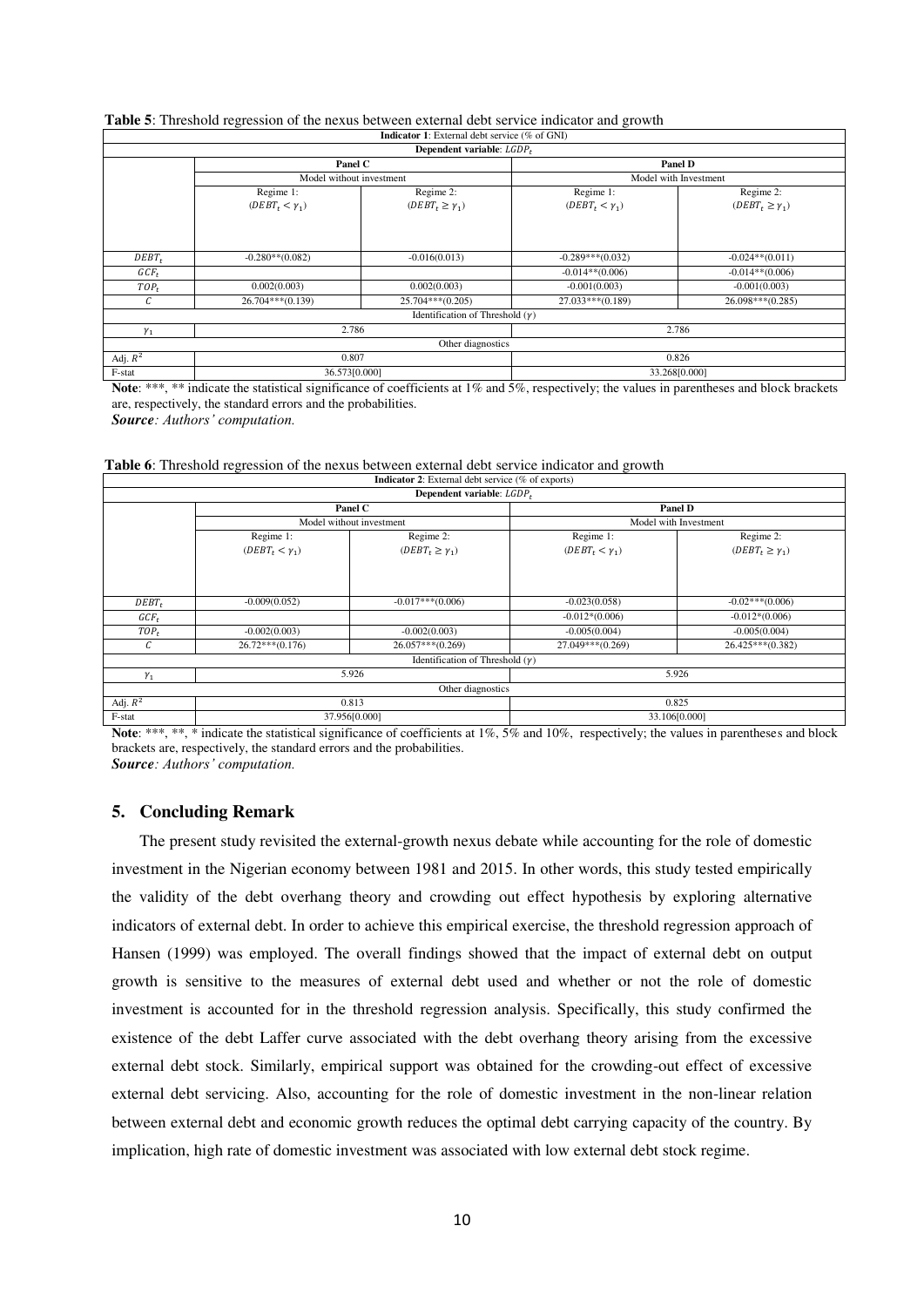Based on these findings, the study suggests that the Nigerian government places a ceiling of 6.81% as this is the optimal threshold that would ensure external debt stock impacts the economy positively given the important role of domestic investment. Similarly, irrespective of thresholds chosen for external debt servicing, a negative output growth would always result. To this end, it is suggested that the Nigerian government should do away with sentiments and therefore explore the sources of external debt financing that are non-interest based. This has the effect of reducing the burden imposed by external debt service payments, capable of building up into fresh debts if not paid as at when due. Lastly, the negative growth impact of domestic investment remains a challenge for the Nigerian government to make efficient use of external debt for infrastructural development that could in turn encourage private investment and boost output growth, eventually.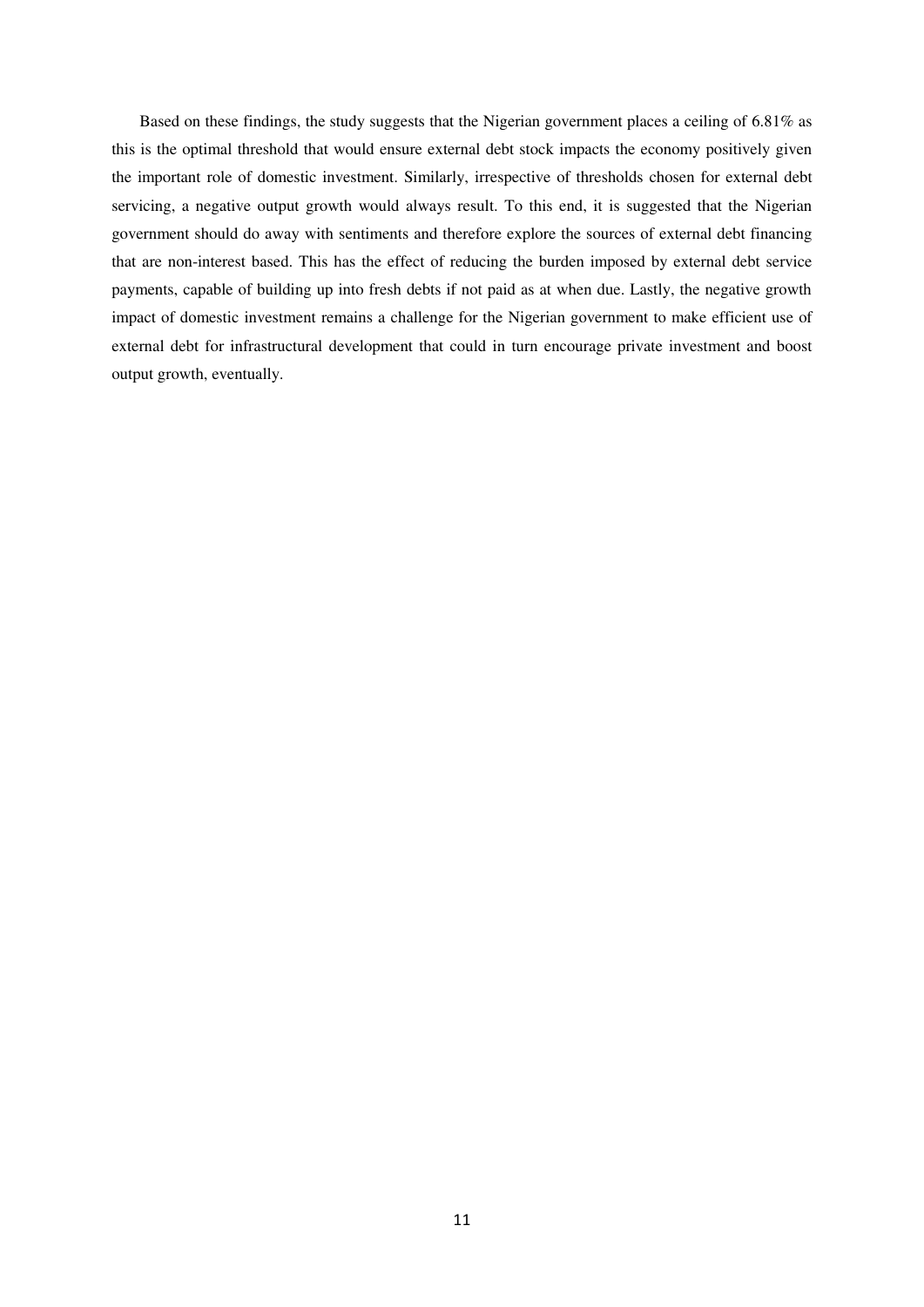#### **References**

Banayed, W., Gabsi, F.B., & Belguith, S.O. (2015). Threshold effect of public debt on domestic investment: Evidence from selected African countries. *Theoretical and Applied Economics, 22*(4): 189- 198.

Ademola, S.S., Tajudeen, A.O., & Adewumi, Z.A. (2018). External debt and economic growth of Nigeria: An empirical investigation. *South Asian Journal of Social Studies and Economics, 1*(2): 1-11.

Ali, R., & Mustapha, U. (2012). External debt accumulation and its impact on economic growth in Pakistan. *The Pakistan Development Review, 51*(4): 79-95.

Checherita, C., & Rother, P. (2010). The impact of high and growing government debt on economic growth: An empirical investigation for the Euro Area. *European Central Bank (ECB) Working Paper series, 1237*.

Clements, B., Bhattacharya, R., & Nguyen, T.Q. (2003). External debt, public investment, and growth in low income countries. *IMF Working Paper, WP/03/249*.

Dǒgan, I., & Bilgili, F. (2014). The non-linear impact of high and growing government external debt on economic growth: a Markov regime-switching approach. *Economic Modelling, 39*, 213-220.

Ebi, B.O., & Imoke, I.D. (2017). Public debt carrying capacity and debt transmission mechanism channels: The Nigerian experience. *International Journal of Economics and Financial Issues, 7*(5), 41-52.

Forgha, N.G., Mbella, M.E., & Ngangnchi, F.H. (2014). External debt, domestic investment and economic growth in Cameroon: A system estimation approach. *Journal of Economics Bibliography, 1*(1): 3-16.

Hansen, B. (1999). Threshold effects in non-dynamic panels: estimation, testing, and inference. *Journal of Econometrics, 93*, 345-368.

Jarju, I., Nyarko, E., Adams, K., Haffner, O., & Odeniran, O.S. (2016). The relationship between external debt and economic growth in the West African Monetary Zone: A panel data analysis. *West African Monetary Institute (WAMI) Occasional Paper series, 12*.

Krugman, P. (1988). Financing vs. forgiving a debt overhang. *Journal of Development Economics, 29*: 253-268.

Mathew, A., & Mordecai, B.D. (2016). The impact of public debt on economic development of Nigeria. *Asian Research Journal of Arts & Social Sciences, 1*(1), 1-16.

Mehrara, M. (2007). Does inflation harm economic growth in Iran. *Iranian Economic Review, 13*(20): 43- 56.

Mupunga, N. & Reoux, P.L. (2015). Estimating the optimal growth-maximizing public debt threshold for Zimbabwe. *South Africa Business Review, 19*(3), 102-128.

Omotosho, B.S., Bawa, S. & Doguwa, S.I. (2016). Determining the optimal public debt threshold for Nigeria. *CBN Journal of Applied Statistics, 7*(2), 1-25.

Onakoya, A.B., & Ogunade, A.O. (2017). External debt and Nigerian economic growth connection: Evidence from autoregressive distributed lag approach. *Journal of Economics and Development Studies, 5*(1), 66-78.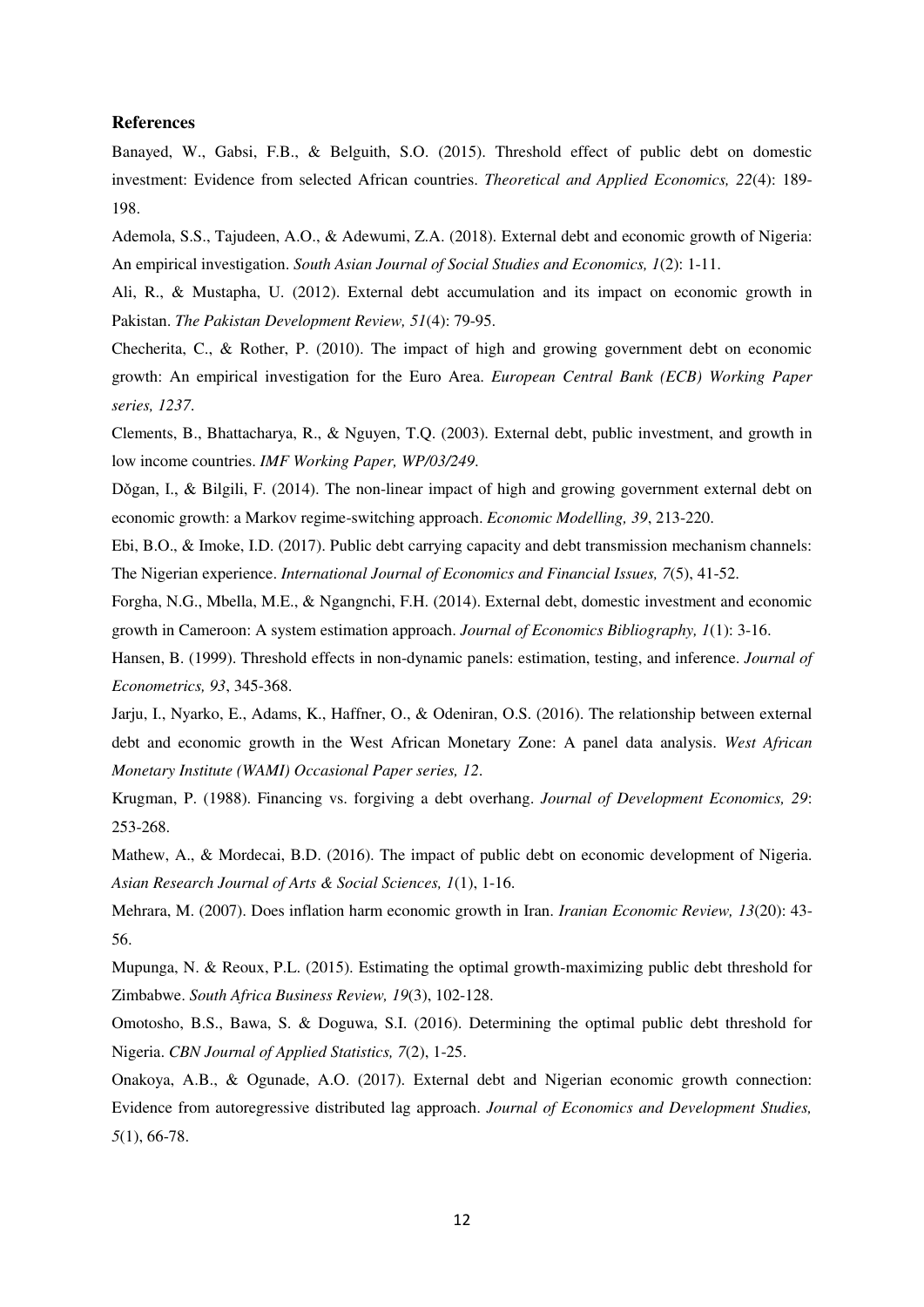Osinubi, T.S., & Olaleru, O.E. (2006). Budget deficits, external debt and economic growth in Nigeria. *Applied Econometrics and International Development, 6*(3), 159-185.

Pattillo, C., Poirson, H., & L. (2002). External Debt and Growth. *IMF Working Paper, 02/69*

Pattillo, C., Poirson, H., & Ricci, L. (2004). What Are the Channels through which External Debt Affects Growth? *IMF Working Paper, 04/15*

Saifuddin, M. (2016). Public debt and economic growth: Evidence from Bangladesh. *Global Journal of Management and Business Research (B), 16*(5), 65-73.

Savvides, A. (1992). Investment slowdown in Developing countries during the 1980s: Debt overhang or foreign capital inflows? *Kyklos, 45*: 363-378.

Schclarek, A. (2005). Debt and Economic Growth in Developing and Industrial Countries. (Retrieved from: *<https://wwwresearchgate.net/publication/5096567>*)

Takanlou, Z.K. (2014). Can budget deficits financing crowd out private sector? Comparative study of the case of Iran and Algeria. *Iranian Economic Review, 18*(3): 1-25.

Tuffour, J.K. (2012). External debt threshold and economic growth loss in Ghana. *Humberside Journal of Social Sciences, 1*(1), 66-75.